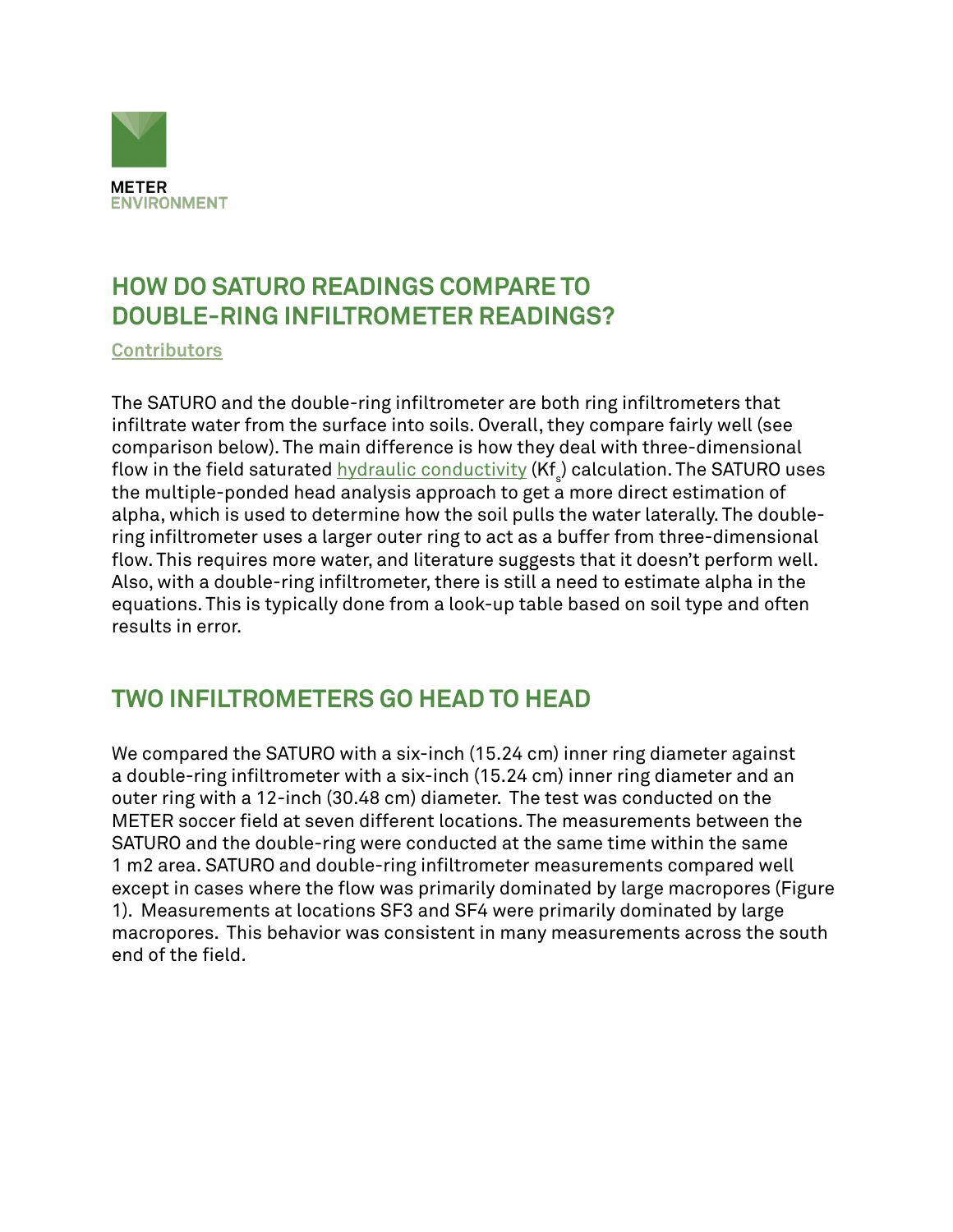| Location        | Double-Ring K. | <b>SATUROK</b> <sub>fs</sub> | $\Delta K_{f_s}$ |
|-----------------|----------------|------------------------------|------------------|
|                 | cm/hr          | cm/hr                        | cm/hr            |
| SF <sub>1</sub> | 21.27          | 18.1                         | $-3.19$          |
| SF <sub>2</sub> | 20.43          | 11.4                         | $-9.05$          |
| SF <sub>3</sub> | 1.23           | 62.6                         | 61.41            |
| SF <sub>4</sub> | 1.49           | 44.3                         | 42.79            |
| SF <sub>5</sub> | 6.07           | 7.6                          | 1.48             |
| SF <sub>6</sub> | 2.82           | 1.3                          | $-1.50$          |
| SF <sub>7</sub> | 1.69           | 3.4                          | 1.67             |

Table 1. Field saturated hydraulic conductivity values from double-ring infiltrometer and the SATURO

When installing the double-ring infiltrometer, it was apparent that the structure of the soil was being disturbed by the amount of force required to install the doublering infiltrometer. Because of this disturbance, the field saturated hydraulic conductivities  $(K_{f_n})$  from the double-ring infiltrometer were one to two orders of magnitude lower than the SATURO measurements (Table 1). Overall, the two methods compare well, except in cases where there are large structural macropores that can be destroyed when subjected to the amount of force required to install the double-ring infiltrometer.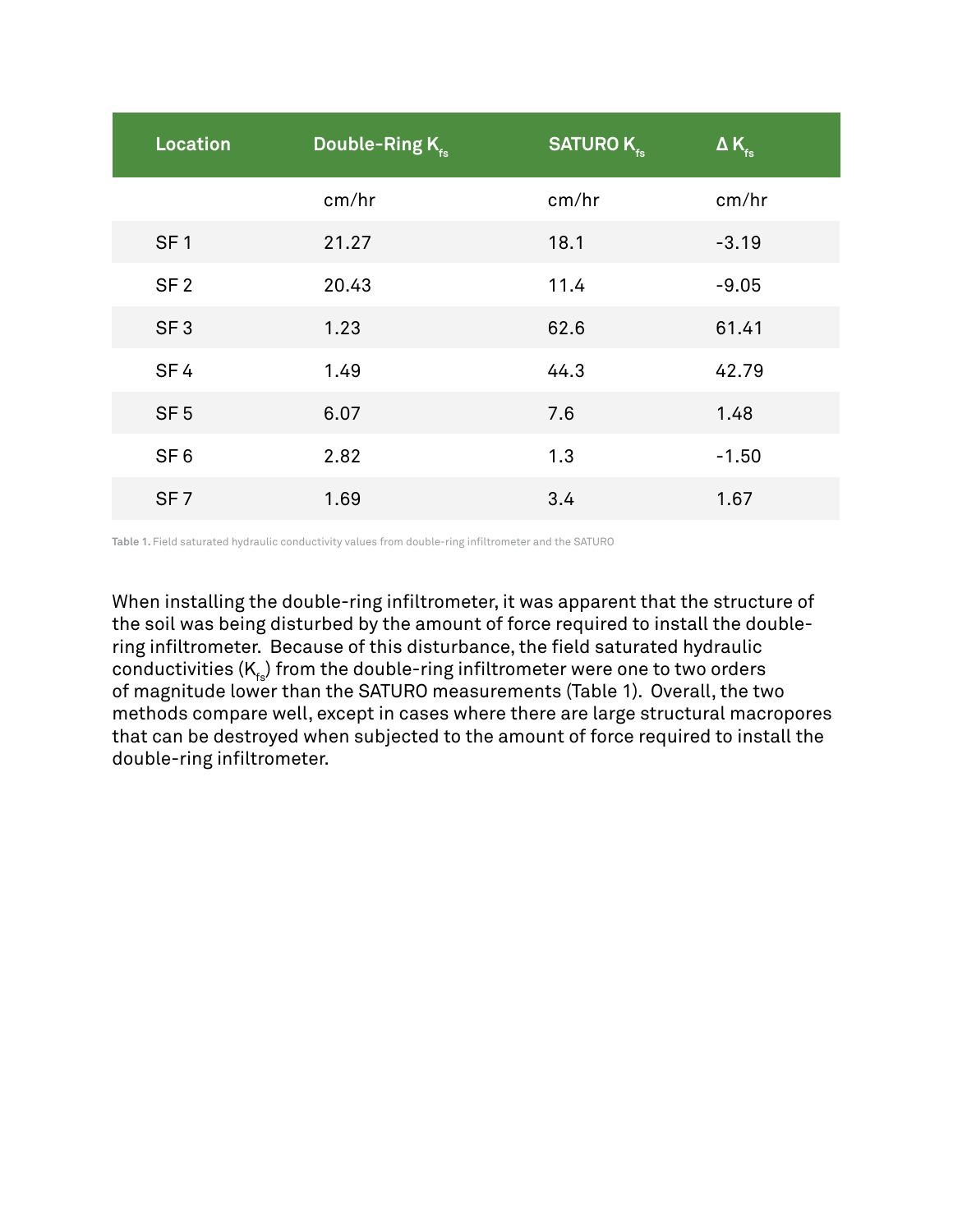

**Figure 1. 1:**1 plot of Kfs measurements from a double-ring infiltrometer and the SATURO dual head Infiltrometer

# **THE SCIENCE BEHIND SATURO**

In the video [here](https://www.metergroup.com/environment/events/hydrology-101-the-science-behind-the-measurement/), Dr. Gaylon S. Campbell teaches the basics of hydraulic conductivity and the science behind the SATURO automated dual head infiltrometer.

#### **TAKE OUR SOIL MOISTURE MASTER CLASS**

Six short videos teach you everything you need to know about soil water content and soil water potential—and why you should measure them together. Plus, master the basics of soil hydraulic conductivity.

[Watch it now](https://www.metergroup.com/environment/master-class/)